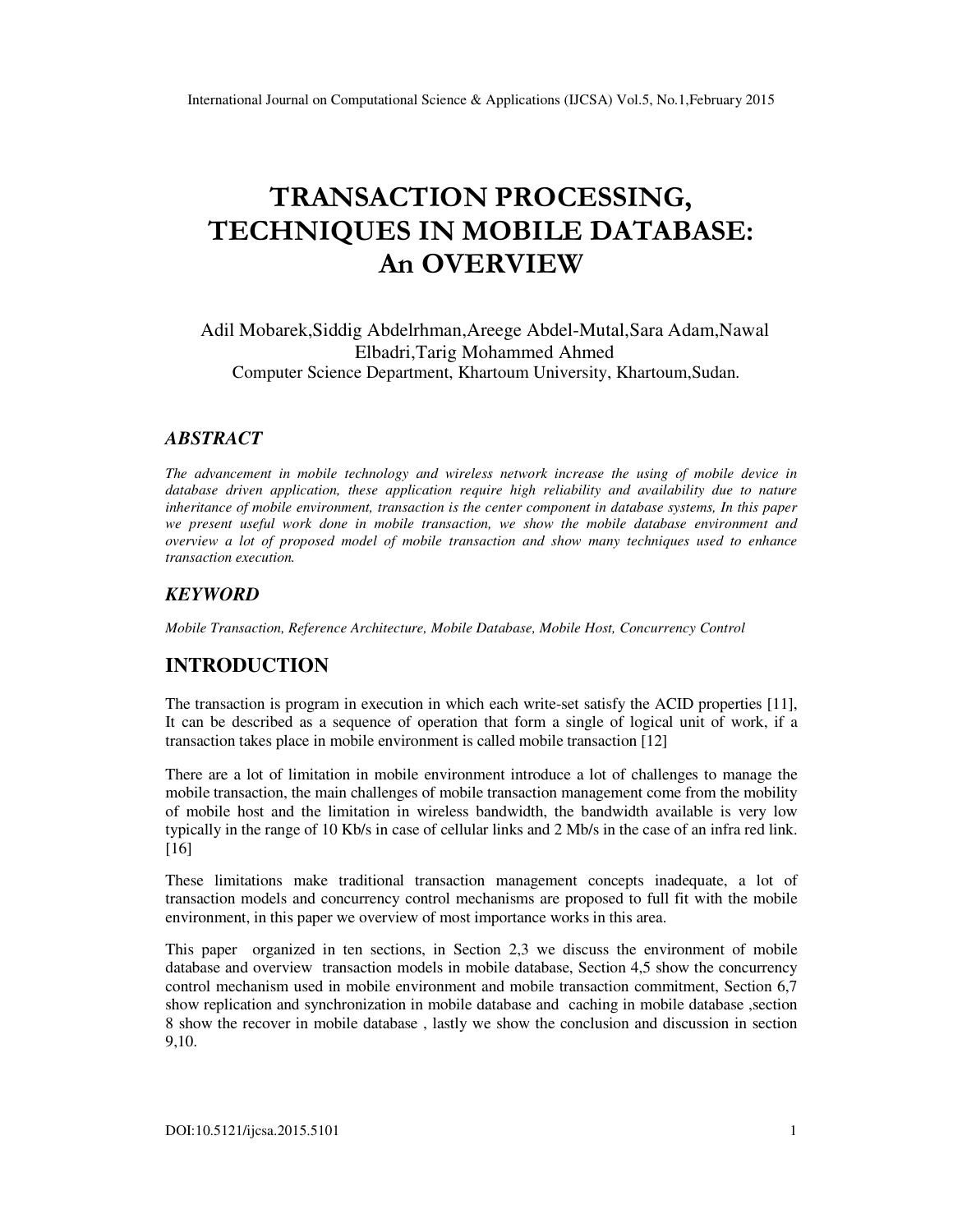# **2.OVERVIEW OF MOBILE DATABASE ENVIROMENT**

Traditional database is processed by immobile processing unit both the processing unit and their users are immobile at the time of data processing, In mobile database the user communicate without wire by using the wireless network communication in which the communication links is established through radio frequency (RF), the data transmitted using the range of radio frequency called band, to describe the size of the band the term bandwidth is used. [17]

There is no radio frequency which can carry the data to long distance [17], to overcome this limitation the cellular system use the handoff operation, normally occurs when the mobile is moving, in which the communication cannel between the mobile host and old base station is braked and the mobile take new channel to communicate with the new base station. Bellow is the reference architecture of mobile database:

Here are the roots of limitations in mobile database system:

- The strength of radio channel is became week when the mobile user move in cell boundary
- When the mobile user move from on cell to neighbor cell, the handoff operation take place, the hand off cannot be predictive so it introduce new challenge in mobile database
- The bandwidth of the cell is limited, so limited number of mobile user can connect with mobile database, so the problem will occurs when so many user enter the cell shadow.
- The mobile device is also source of challenges; the battery life time is small, and the limitation of processing power and storage capacity.

These limitations in mobile database environment make the mobile transaction have special characteristics: [9]

- Transaction in mobile takes long-lived due to the frequent disconnection also due to data and users also move from place to others
- Transaction computations can be split in sets some executed in mobile host and other in mobile service station.
- The roles of Mobile Service Stations (MSS) are computation and communications.
- Accuracy mobile transaction should support and deal with concurrency, recovery, disconnections and mutual consistency of the replicated data objects, below we show the architecture of mobile database.

Vijay Kumar presents Reference architecture (Figure.1) for mobile database system. The architecture consist of two types of computer, fixed host and mobile host, the fixed host connect throw the wired network and mobile unit connect with wireless network using the base station (BS) as access point, the BS act as interface between the mobile host and the fixed host, the base station and fixed host are connected thought a high speed wired network, the component in this model which control the base station is called the base station controller

BSC (base station controller), the HLR (home location register) is small database contains information about the network subscribers, the MSC (Mobile Switching Center) and PSTN (public switching telephony network) are used as gateway to international or others network, the fixed and mobile host has full access to DB (database) using the DBS (database system) [17], When an MU leaves a cell boundary, a hand-off protocol is used to transfer the responsibility for mobile transaction and data support to the BS of the new cell. This hand-off involves break the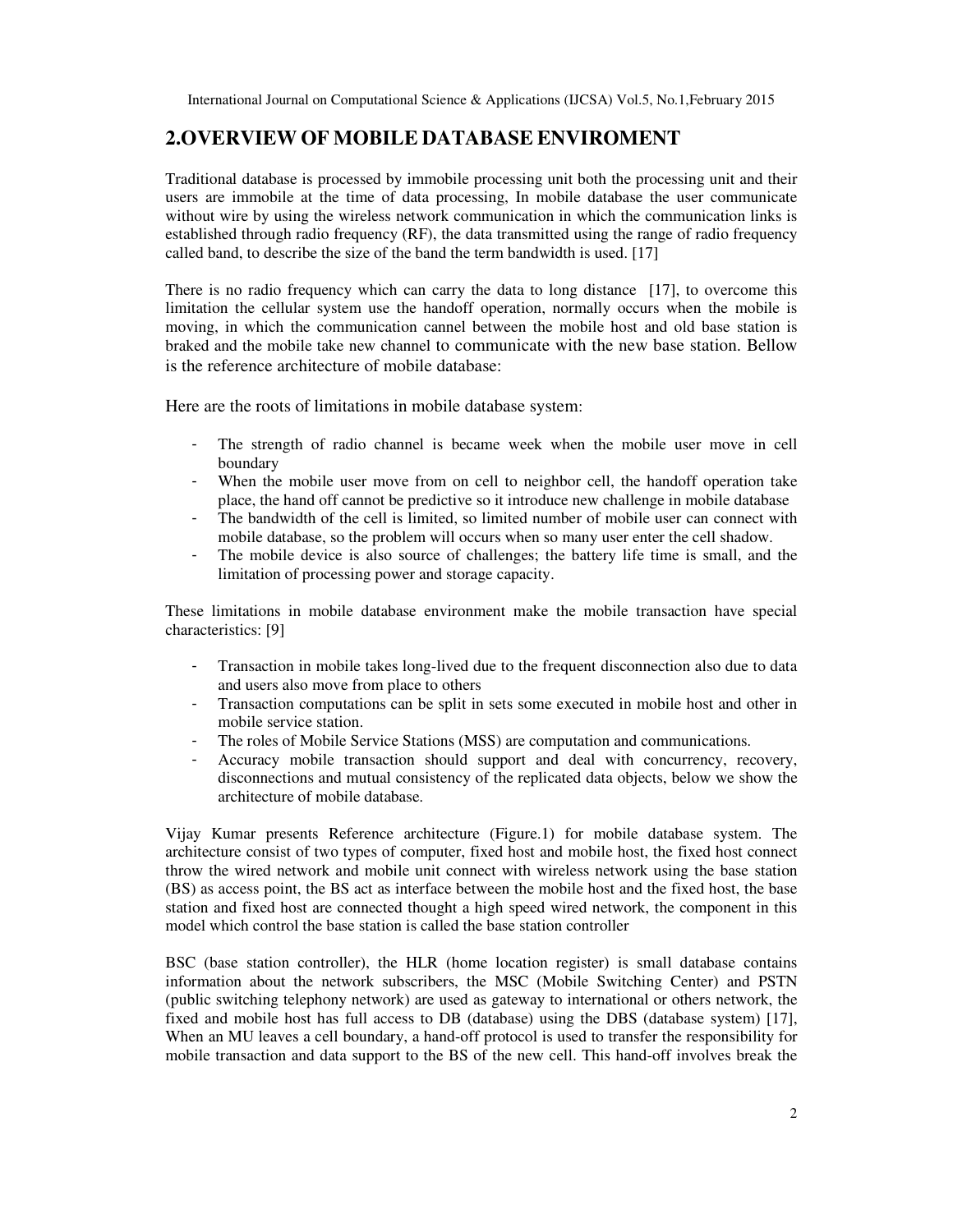connection with old BS and establish new connection to connection with neighbored BS. It may also involve migration of in progress transactions and database states from one BS to another. [4]



Figure1. Reference Architecture [17]

Apart from the Reference Architecture for Mobile database, there are three types of architectures discussed in the literature namely Client/Server architecture, Server/Agent/Client architecture and Peer-Peer architecture.

# **3. MOBILE TRANSACTION MODELS**

Specific characteristics of mobile environments (e.g. variable bandwidth, disconnections, and limited resources on mobile hosts) make traditional transaction management techniques no longer appropriate [5]. Several models for mobile transactions have been proposed, in this section we overview several proposed models of mobile transactions

## **3.1. Kangaroo Transaction Model**

The nature of mobile environment allow mobile host to move from base station to another, This model solve the problem of mobile host movement during the execution of the transaction, the mobile transaction start from the mobile host and finally executed at the MDBS on the wired network, the Kangaroo transaction propose to implements data access agent on the top of existing global transaction manager, the agent is placed in all base stations, the role of this agent to manage mobile transaction and mobile host movement, when the mobile move from base station to another the coordination of mobile transaction also moves. [5]

A Kangaroo transaction has a unique identification number assembled from the base station number and unique sequence number within that base station, when handoff operation is executed due to mobile host movement, the control of the Kangaroo transaction move to a new DAA (Data Access Agent) at another base station. [10]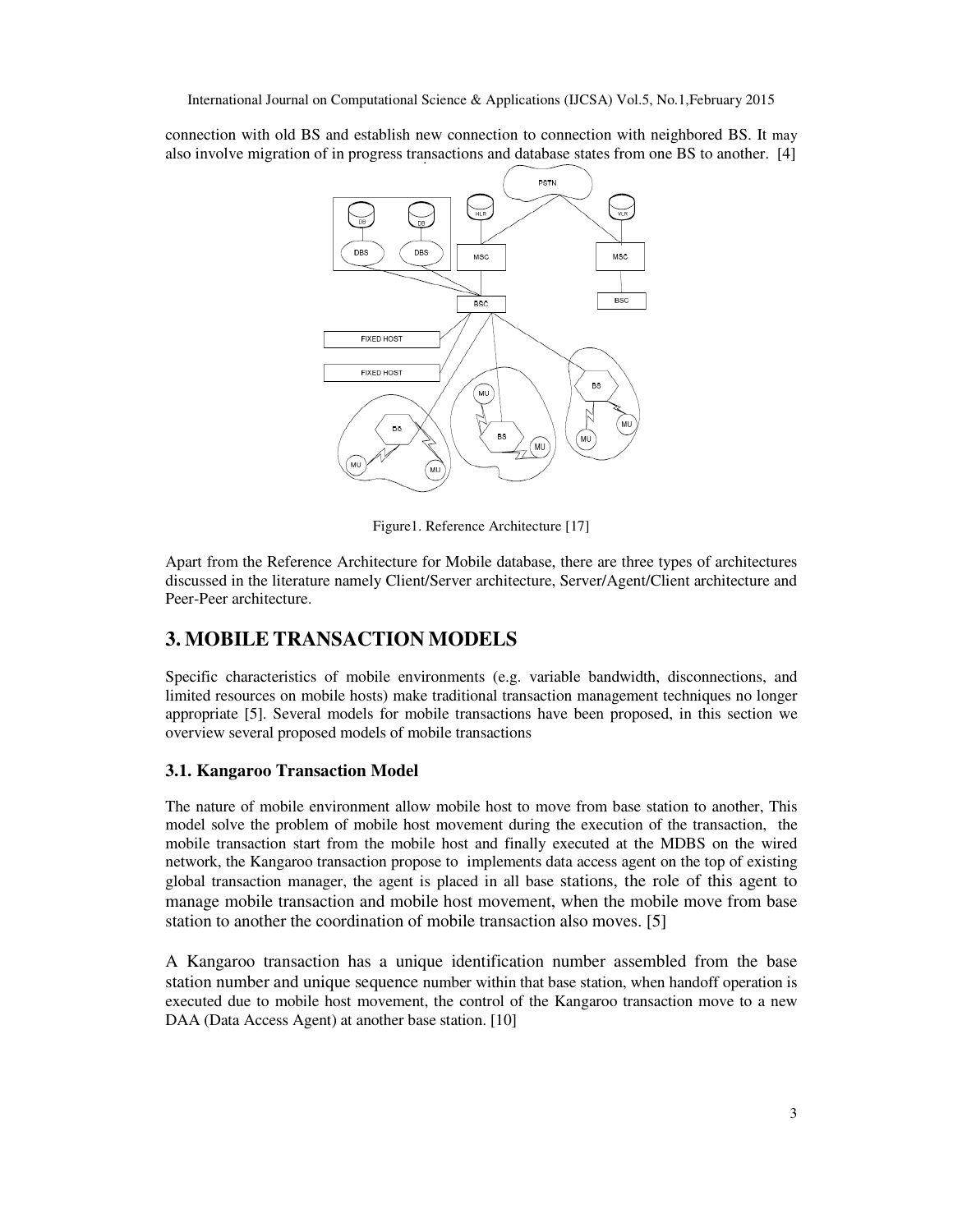#### **3.2. Clustering transaction model**

This model add big enhancement in mobile environment that suffer from disconnection variation by adding replication scheme, the database dynamically divided into clusters, each one group together related data, maintains two copy to all object in database, on copy called strict version must be globally consistence, the other version called weak version can tolerate some of globally inconsistence but must be locally consistence, when the mobile host is weakly connected or disconnect, the update will applied on weak version on database object, so the degree of inconsistency between week and strict version very depend on the availability of network bandwidth among clusters. [5]

The mobile transaction start on mobile host, this model divide the transaction into two types, strict transaction, which access strict version of data object, and executed when the hosts are strong connected, the other type of transaction is week transaction, it access only the weak version, and executed only when the hosts are weakly connected or disconnected, the strict transaction execute the standard read and write( strict operations) whereas the weak transaction execute the weak operation, and at the reconnect a synchronization process executed on the database server lead the database to global consistency.[ 5 ]

#### **3.3.Two-Tier transaction model is**

The basic idea of two-tier transaction model is first to allow s the transactions to run locally on MU which update local data, and at the time of reconnection all transactions are re-executed at servers as base transactions (BT) [8].

This transaction model use the replication mechanism, the ager replication mechanism is not effective in mobile environment, so this model use the lazy replication mechanism; there is master and replicated version for each data [5], two types of transactions are used, Base transactions which access master versions of data and tentative transaction which executed when the mobile transaction in disconnection mode, the transaction execute the update on mobile host, when the mobile host reconnect, tentative transactions are converted to base transaction that are executed on master copy. [9]

#### **3.4. Pro-motion transaction model**

Pro-motion is mobile transaction processing system that support the disconnection mode, it enhance the cashing mechanism used on mobile host to make possible local transaction processing in consistence mode. [5], Pro-motion transaction model use the concepts of nested spilt transaction, it is one example of open nesting, which relaxes the top-level atomicity restriction of closed nested transactions where an open nested transaction allows its partial results to be observed outside the transaction. [15]

## **3.5.Twin Transaction Model**

Defines a transaction execution mechanism which achieve the needing of connecting and disconnecting modes of operation, this model uses resynchronization mechanism to achieve the consistence state after the mobile host is connected to the network,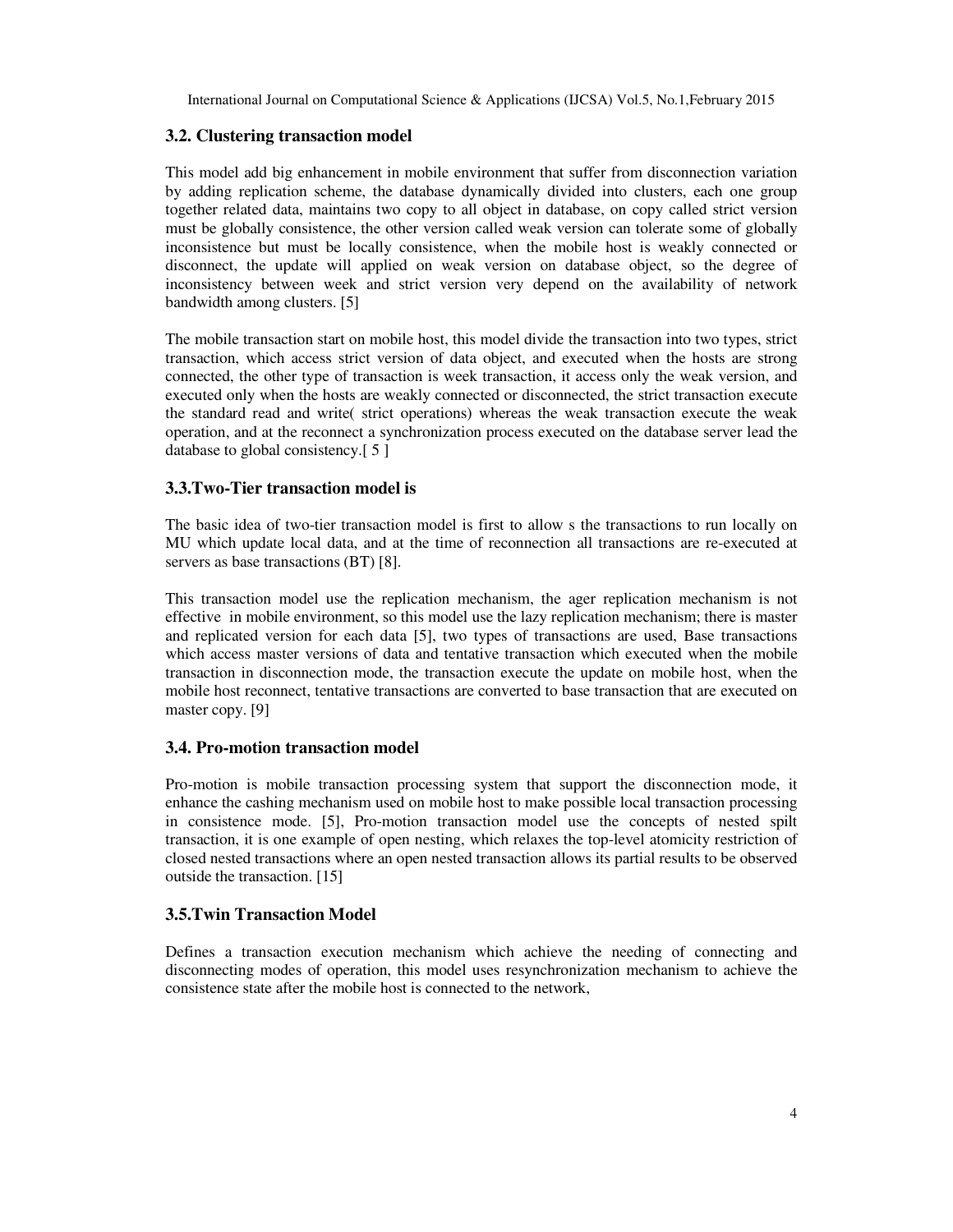## **3.6.PMTM**

New theoretical mobile web transaction model is proposed by Zhengwei et al. called PMTM (P system-based Mobile Transaction Model) to be suited the behavior of mobile transactions,This model use two transition rules, Membrane rules and Object rules, The Object rule describes the transitions in membranes whereas the Membrane rule defines the structural modification of membranes. [17]

## **3.7.Adaptable Mobile Transaction Model**

Allows defending transactions to have many execution alternatives related to particular context, this model is full fit transaction execution to context diffraction, in this model preserve conflict serializability but relax the Atomicity and Isolation, this model improves the commit possibilities and allows selecting the way transactions will be executed according to their costs.[17]

#### **3.8. Shadow Paging Technique**

Mobile-Shadow technique for handling mobile transaction processing and disconnection, is proposed by Osman Mohammed Hegazy et al. in [11], it's new enhancement on shadow paging technique, M-Shadow uses the idea of actionability, which differentiates the actions to be taken during the transaction's validation phase according to the types of affected attributes.

#### **3.9. Surrogate Object Based Mobile Transaction Model**

New transaction scheme (an enhancement of kangaroo model) represented by Ravimaran S. et al. in [14],The main issue is supporting data cashing at surrogate object for reducing data seeking and enhance the database operations among mobile transactions at vary mobile hosts in mobile environment. The tested results demonstrate that there is a significant reduction in wireless access and abort can be handled with the proposed model.

## **3.10. Connection Fault-Tolerant Model**

For mobile environment which minimize the blocking time of resources at the fixed devices supports fast recovery from connection failures due to mobility of mobile devices and increases the number of committed mobile transactions.

#### **3.11.MDSTPM (Multidatabase Transaction Processing Manager architecture)**

It is framework to improve the transaction submissions from MHs in an heterogeneous multidatabase environment, this model concerns on implementation of the Message and Queuing facility which manages the exchanges between MHs and the wired multidatabase when mobile disconnected.

MDSTPM must be at each host (FH) on top of existing local DBMS, Local DBMSs responsible for local processing, whereas MDSTPM coordinates the execution of global transactions, it generates scheduling and coordinates commits.

 FH coordinator is designed in advance, to manage transactions on behalf of the MH when it disconnected. In this model all ACID properties are enforced on all sites of wired network. [17]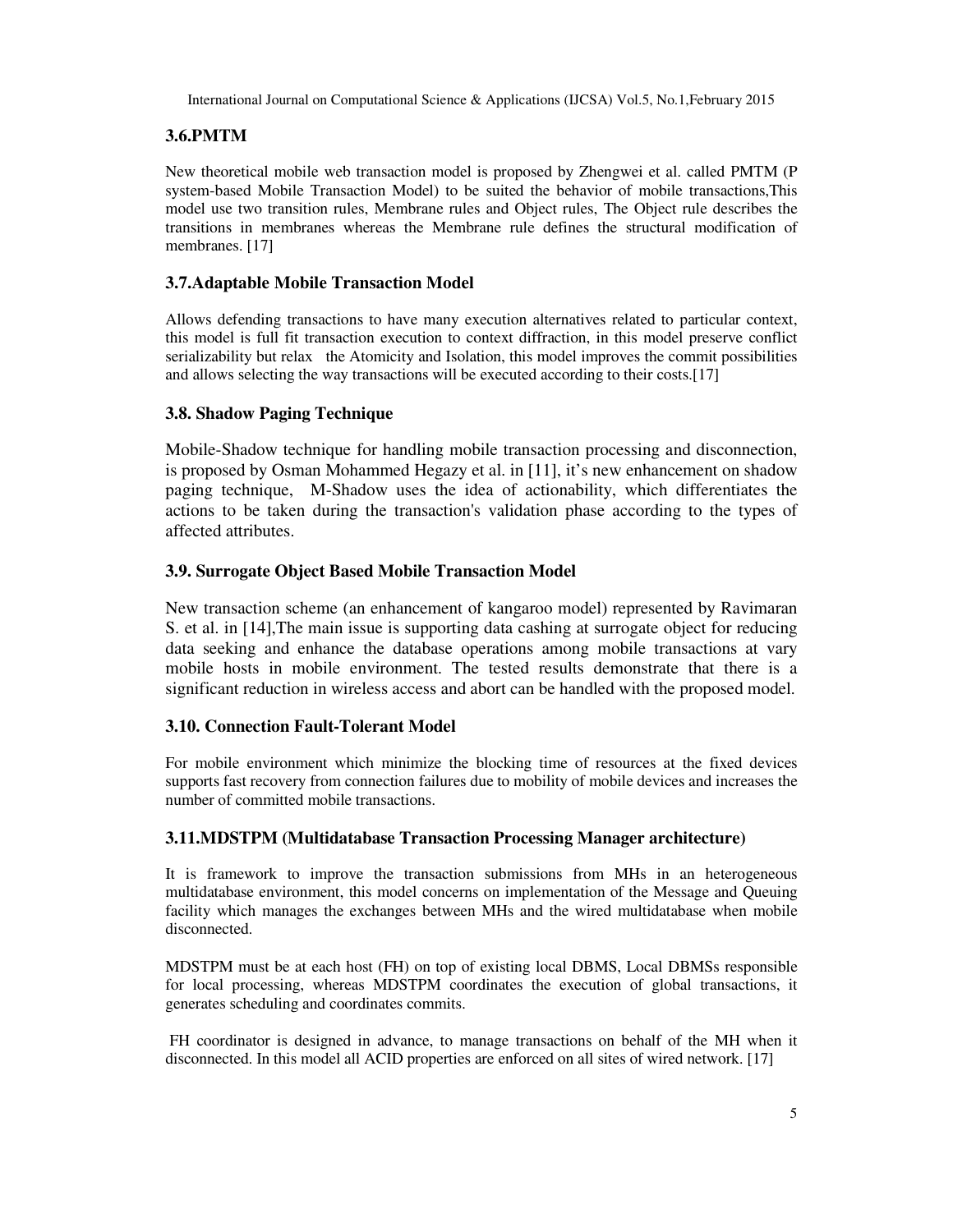# **4.CONCURRENCY CONTROL MECHANISM USED IN MOBILE DATABASE**

The poor quality of services provided by a mobile network can seriously increase the overheads and affect the effectiveness of a concurrency control protocol in resolving data conflicts as the transactions now require a longer time for completion [2]. Current multidatabase concurrency control schemes do not address the limited bandwidth and frequent disconnection associated with wireless networks. [6] The concurrent access anomalies occur when many mobile hosts need to access the same data items. To preserve Isolation property some of Concurrency control mechanisms are proposed in literature, in this section we will show brief overview of the most important methods for increasing concurrency between transactions and make some compactions of these methods.

The first method to increase concurrency control is called Pessimistic concurrency control; in this method the locking protocol assume that the data used by one transaction may be needed by others transaction therefore it is better to lock the data. In this method, locking protocol implements the serializability by using lock, transaction lock the data it uses to prevent other transaction from access it is data. To optimize the pessimistic concurrency control it is better to use shared lock if the transaction jus need to read the data item, and use excusive lock if the transaction need to read/update the data item, all the lock used by the transaction should not released until the transaction is commit. To enable the program use short duration of the lock the transaction designer may divide the transaction into sub transactions that manage the locks independency of parent transaction, The disadvantage of this method are the relax ASID is difficult to use, and the long duration of the lock may case deadlock [7].

The second method for increasing concurrency control is Optimistic concurrency control, in this mechanism the data items are not locked and can be updated by more than one mobile host at the same time. [13], the transaction assumes that data will be accessed by the transaction is not needed by other concurrent transaction, so the transaction doesn't need to use the lock protocol, at the commit time the transaction chick if a conflict has occurred, if there are conflict at commit time offending transaction is restarted, if no conflict all updates of transactions are written to database and the transaction is committed. The Optimistic concurrency control doesn't use the lock as all transaction has access to all data until commit time, if the transaction is divided into subtransaction it is possible to increase concurrency as the space of the tie in which conflict may occurs reduced, also if we use subtransaction the relax ACID properties should be used [7].

In an optimistic strategy, whenever multiple sites request for same data items, they are allowed to read the data item thus tolerating conflicts to occur. However at the time of global commit, conflict resolution strategy is applied to get back the system into consistent state. In mobile database environment, the global commit operation may increase the uplink bandwidth as the mobile host has to initiate the transactions again and again. [3]

The third method for increasing concurrency between transactions is called Low Isolation Level; the author defined the isolation level of a transaction as the degree of interference tolerated on the part of concurrent transactions [7].

When we use low isolations level more concurrency is allowed and more different isolation anomalous may occurs in the transactions, it is useful to choose low isolation level as possible in the application in order to archive high performance and availability.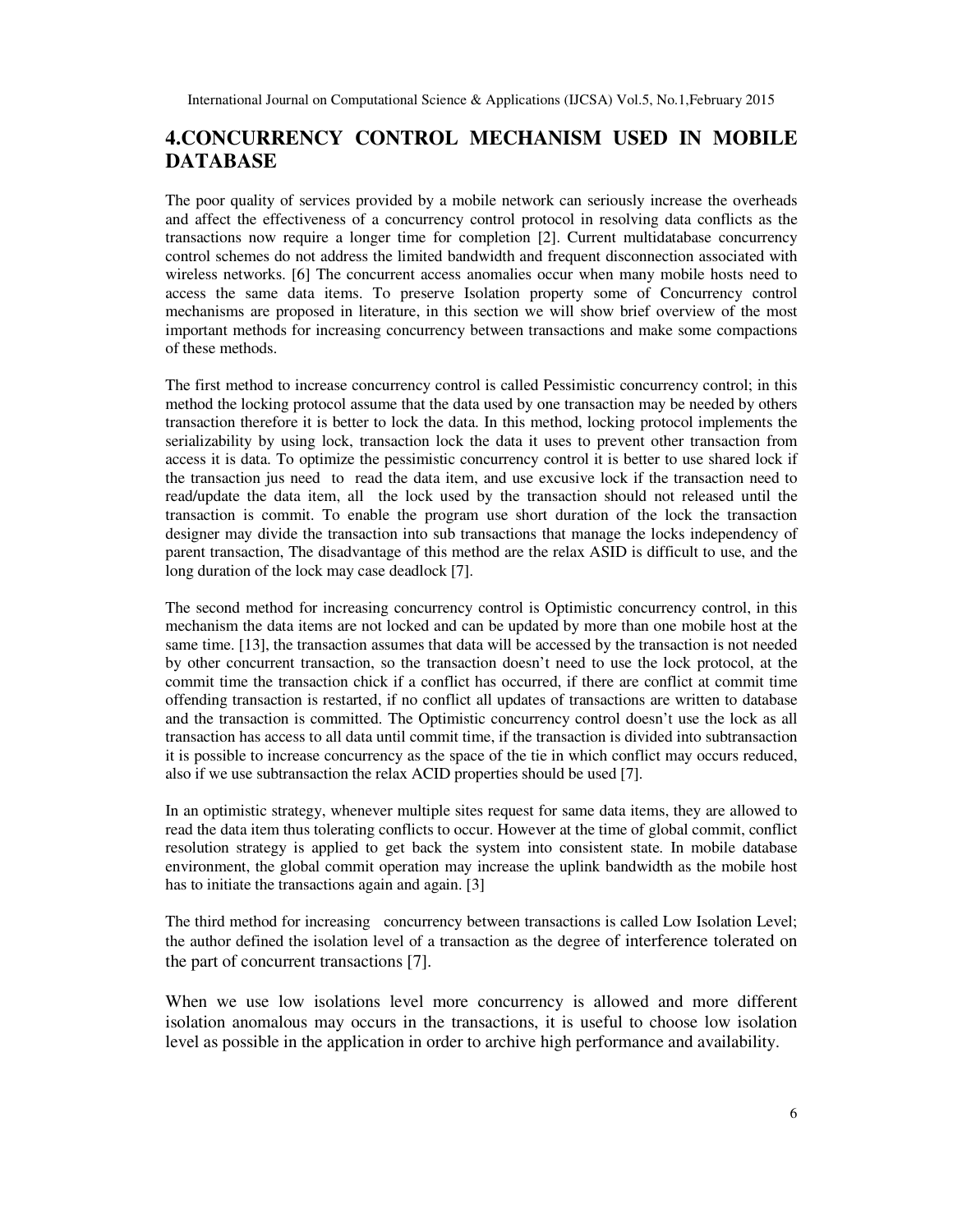The table below show the anomalies allowed by the different isolation levels of SQL. [7]

| SQL isolation       | Isolation anomalies |                |                |
|---------------------|---------------------|----------------|----------------|
| level               | Dirty read          | Non-           | phantoms       |
|                     |                     | repeatable     |                |
|                     |                     | read           |                |
| <b>SERIALIZABLE</b> | No                  | No             | N <sub>0</sub> |
| <b>REPETABLE</b>    | N <sub>0</sub>      | N <sub>0</sub> | Yes            |
| <b>READ</b>         |                     |                |                |
| <b>RED</b>          | No                  | Yes            | Yes            |
| <b>COMMITED</b>     |                     |                |                |
| <b>READ</b>         | Yes                 | Yes            | Yes            |
| <b>UNCOMMITED</b>   |                     |                |                |

Table 1: anomalies allowed by the different isolation levels

The fourth method for increasing concurrency between transactions is Short Duration Locks, which are the locks that are released as soon as possible, example data will not be locked across locations, this method is very useful in distributed systems, in which the transactions often consist of a root transaction in a client location that manage serial sup transaction on one or more servers, each time the root transaction receive new info from the user, it start new subtransaction in the server each time until the transaction is finished. [7]

mobile transaction is long-lived transaction as the user may b relatively slow in making his/her input, and others concurrent users don't want to wait for the first user to finish his/her job before they can access the same data, this is special case if the first user locks info to finish his/her job, therefore short duration lock are often used to increase concurrency, in the system with relatively many updates like ERP-Systems and E-commerce Systems low isolation level cannot solve the availability problem as all update lock must be exclusive, in such situation is recommended to use short duration locks. [7]

# **5.MOBILE TRANSACTION COMMENTMINT**

The commitment of mobile transaction can be affected by Mobile mobility and other limitation of mobile environment, the common limitation are mobile battery power, disconnection from its base station, disk space limitation, physical abuse, accident, and unpredictable handoff. There are special protocols used for commit mobile Transaction to full fit the inheritance limitation of mobile environment therefore, some commit protocol is necessary for their termination. Conventional commit protocols such as 2PC, 3PC, etc., could be molded to work with MDS. [12]

# **6.REPLICATION AND SYNCHRONIZATION IN MOBILE DATABASE**

Data replication is used in mobile database to enhance response time of access the data, to achieve data availability and to reach for full offline functionality of data. There are two types of replications Eager and Lazy Replications; In Eager replication, grounded in atomic of transaction i.e. the transactions must applied to all nodes.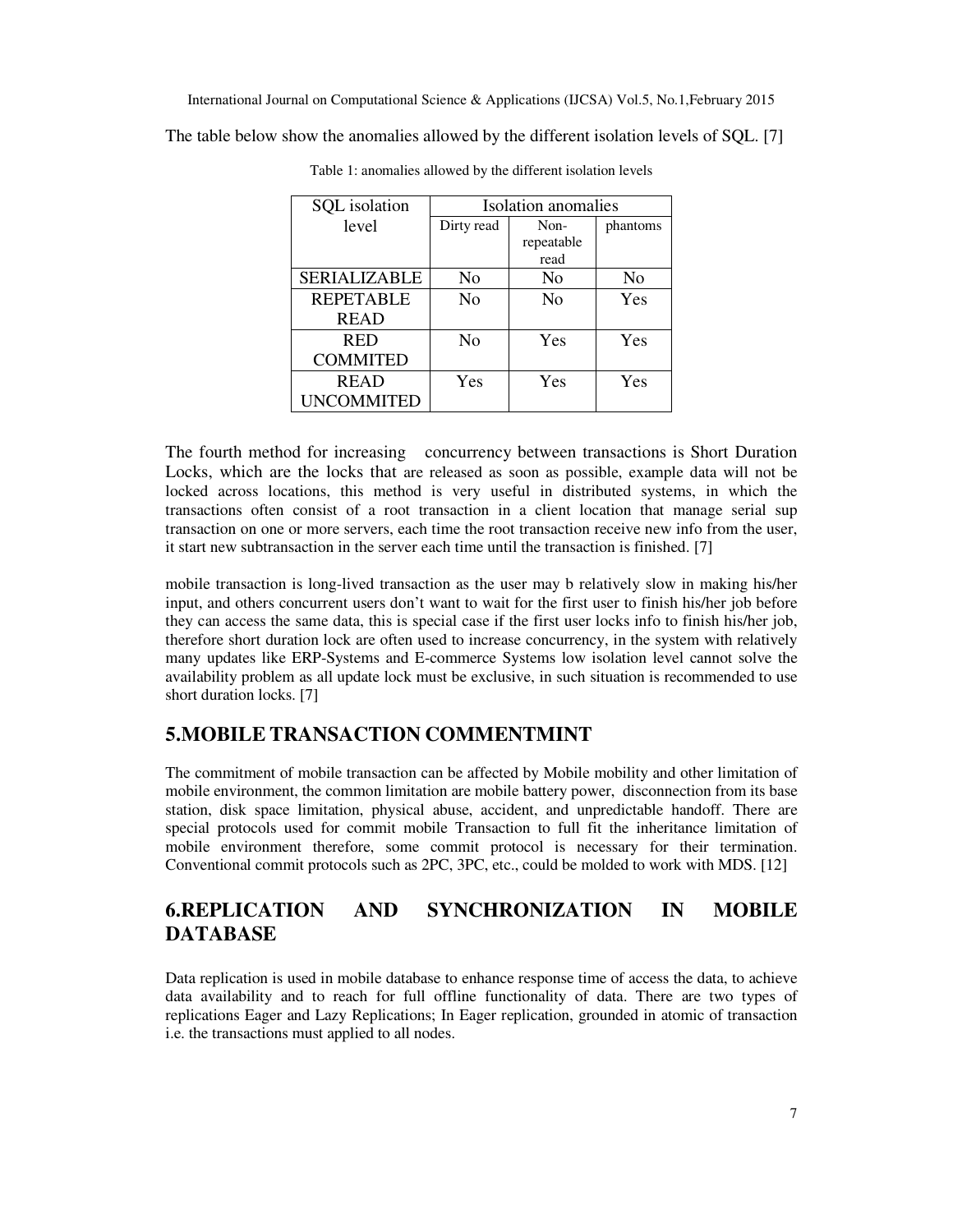In Lazy replication the update applied in master node and the others replicas need different transaction for each node.

An Optimistic Client Centric Replication for relational database is proposed to full fit the characterize of mobile environment for example disconnection, weak connectivity, limited bandwidth and poor resources, using this protocol led to reduce the connection between the server and client by transmitting only the modified data.

There are two type of policies categorized into Pessimistic and Optimistic, Pessimistic way is made the update in single or many replicas by put restriction or lock on the replica to prevent the access in updating time, this way led to guarantee consistency and is called one-copy equivalence. The Pessimistic is not possible now in mobile due to require continuous communication and less resource availability of the mobile devices.

Optimistic way in this way the operations can be executed in any node but at time of reconnection the propagate will take place and therefore the data is inconsistency not like pessimistic way. There are two levels of synchronization techniques are proposed in literature [1], Data Level Synchronization (DLS) and Transaction Level Synchronization (TLS), In DLS technique the basic unit of synchronization is data whereas the TLS it depend on transaction as basic unit, Rely on the simply and efficiency the DLS in most suitable option but it cannot guarantee for atomicity of transaction and consistency of the database, on the other hand TLS guarantees both atomicity and consistency ,thus the TLS is better appropriate technique for synchronization of mobile database. Exo-leasing is presented in this grounded on grantee synchronization without need to run any code in the servers. In this technique grantee synchronization code executed in the client and allows a disconnected client to obtain grantee reservation from another disconnected client. [3]

# **7.CACHING IN MOBILE DATABASE**

The major purpose of cashing is enhancing data availability and performance of accessing to data from central database stored in severs. Performing local queries in cache of mobile device and latter update data in central data base. Cashing technique increase queries response time and it is very efficient when temporal locality exists in the access patterns between a query and its proceeding queries. Whenever a query is issued, the client cache manager checks its own cache, this technique is the key to handle problem of disconnection in mobile computing.

## **8. RECOVER IN MOBILE DATABASE**

Recovery is difficult task in mobile database due to the mobility of processing node, fixed network failure, bandwidth limitation, and site failure and handoff problems. As a solution for these problems two types of protocol are used for saving the execution state of a mobile application, namely Checkpoint and Message Logging, the mobile application uses these protocols when failure occurs for rolling back to the last saved consistence state, and restart execution with recovery guarantees. Checkpoint and log information are stored at the base stations since Mobile Host disk storage is not stable.[12] In the literature three approach of Checkpoint are found; Uncoordinated Checkpoint, Coordinated Checkpoint and Communication-Induced Checkpoint. In Uncoordinated Checkpointing each participating process takes its checkpoints independently, in this approach the system is prone to cascaded rollback, in Coordinated Checkpointing protocol each processes coordinate their checkpoints to form a System-wide consistent state. In this approach, if any failure occurs, the system state can be restored to a consistent set of checkpoints and avoiding the rollback propagation. The Communication-Induced Checkpointing approach is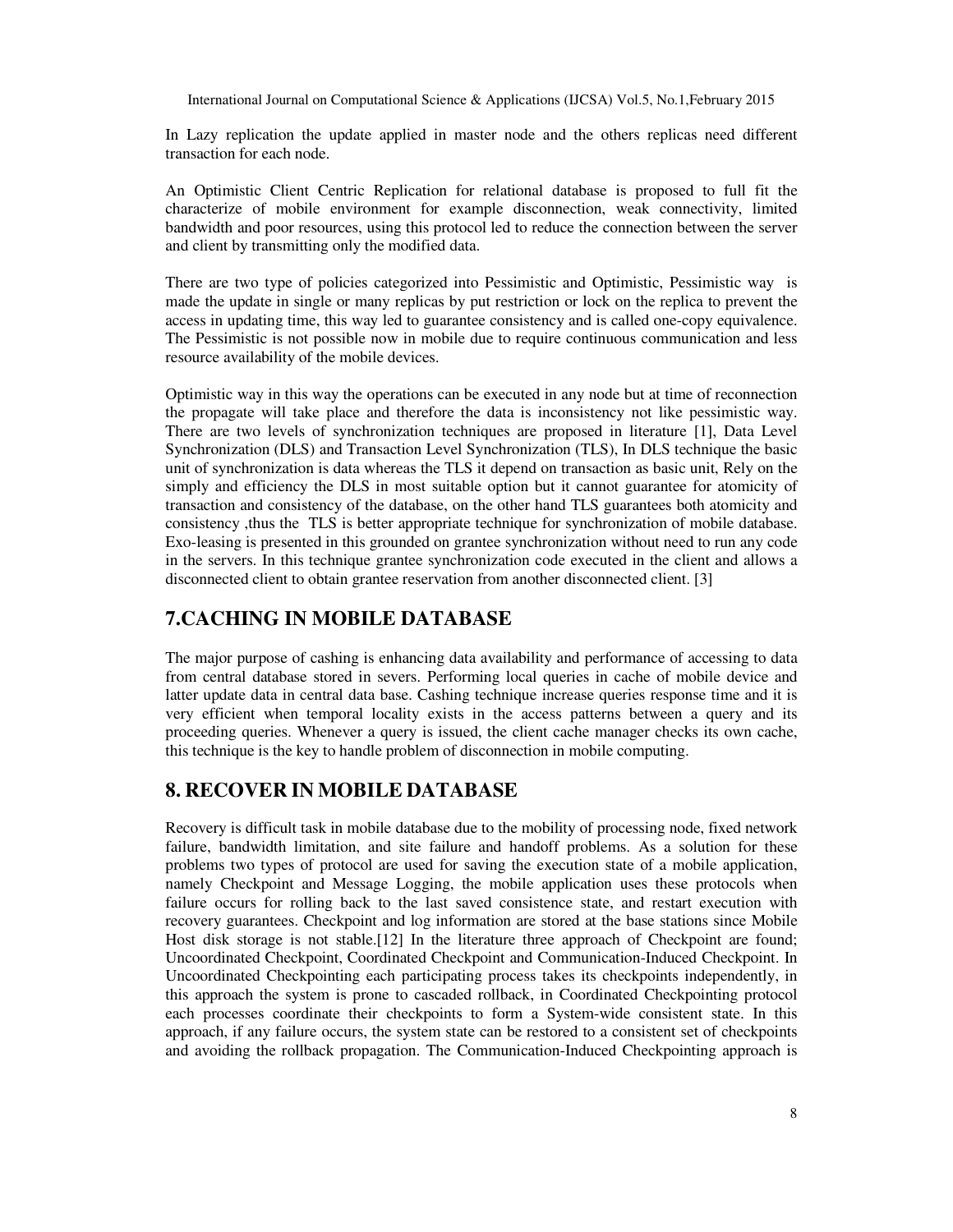force every process to take checkpoints based on information piggybacked on the application messages it receives from other processes.

# **9.CONCLUTION**

The mobility is very attractive in wide range of application, especially in database application, the inheritance limitation of wireless add difficulty to manage the transactions in mobile Database, Hence this field motivates a lot of researcher to design techniques and algorithms to suit the mobile transaction behavior. This paper has provided an overview of the state-of-the-art in mobile transaction, we overview the mobile environment and show its main limitations, a lot of mobile transaction models are proposed in literature to cope the MH movement and others wireless limitations, every model uses special techniques to overcome these limitation, for example two-tire transaction model uses replication mechanism, pro-motion transaction model support disconnection by enhancing the cashing mechanism, some of models support recovery from failure like connection fault tolerant model, the MDSTM model supports transaction submission for MH in heterogonous multi database environment.

To preserve Isolation properties of mobile transaction some of concurrency control mechanism are proposed in literature, we show four methods to increase concurrency, which are pessimistic concurrency control, optimistic concurrency control, low isolation level and short duration lock, every mechanism has strength and weakness when used in special mobile application. The mobility of MH and other wireless limitation affects the commitment of mobile transactions, there are special protocols used in mobile environment for mobile transaction commitment. Data replication is used in mobile database to enhance response time of access the data; we show two types of replication, ager replication and lazy replication, also we show two levels of synchronization techniques which are proposed in literature, Data Level Synchronization (DLS) and Transaction Level Synchronization (TLS).

In order to enhance data availability and performance of accessing data from central database cashing technique is used. The recovery is difficult task in mobile database due to the mobility of processing node, fixed network failure, bandwidth limitation, and site failure and handoff problems, we show to protocols to save the state of execution of a mobile application, namely Checkpoint and Message Logging.

The advancement of mobile device will led to using mobile in sensitive application like electronic payment and mobile banking, which require high dependability and security, will need more enhancements in mobile transaction management to suite the requirement of these applications, this survey show a lot of proposed models for mobile transaction, but still there is no mobile transaction model solve all wireless limitation, some mobile transition model solve the movement behavior of MH like kangaroo transaction model, others models solve the disconnection problem, this means that some model has good performance in some application, some mobile application require high database consistency, and some are not, but need high availability of data, the advancement of mobile hardware may give the ability to propose more enhanced mechanism for transaction processing, for example the replication mechanism need big storage capacity of MH.